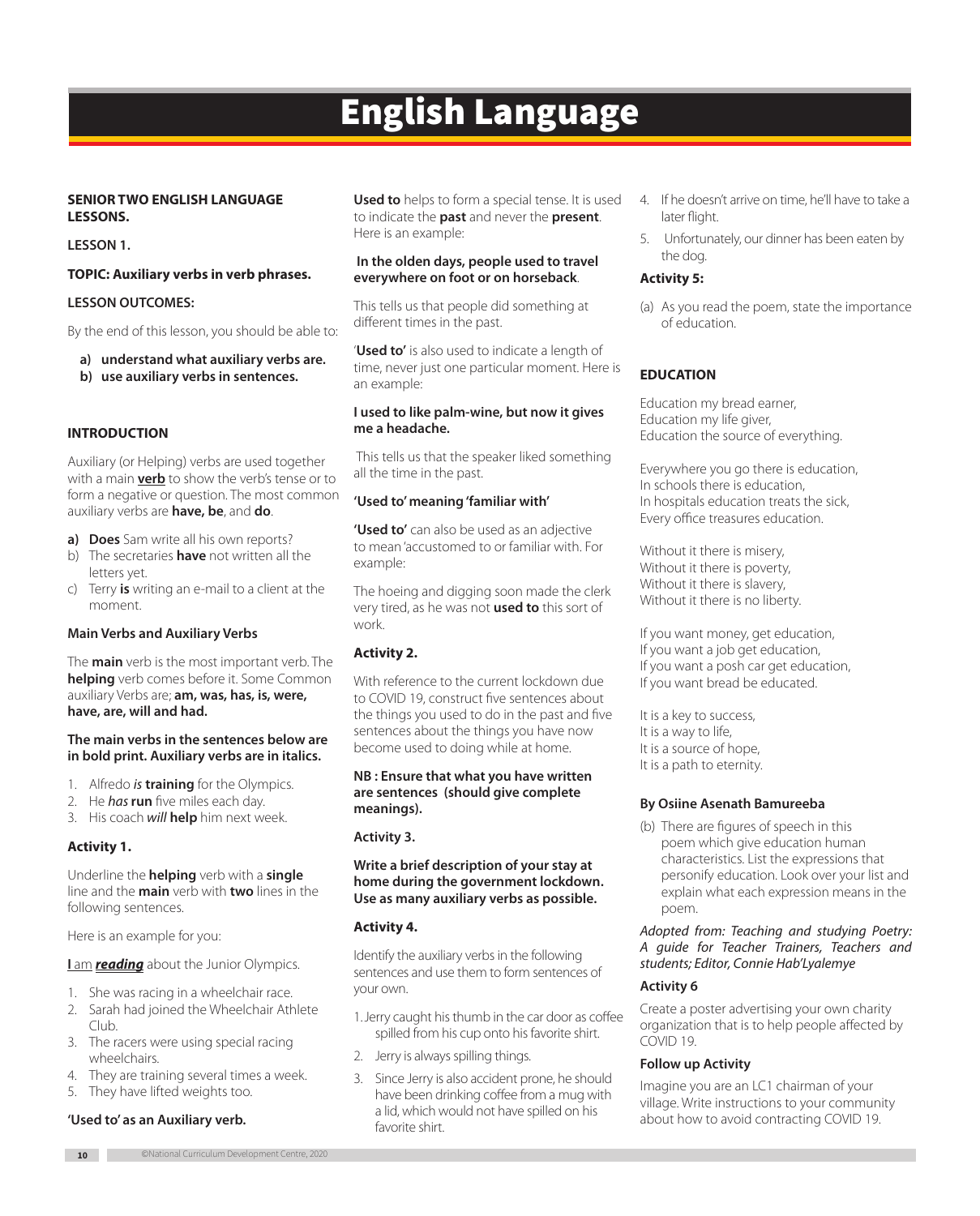## **LESSON 2**

### **TOPIC: Descriptive Writing**

**LESSON OUTCOMES** : By the end of this lesson, you will be able to:

# **Use adjectives, adverbs, active verbs and imagery in descriptive compositions.**

Descriptive writing has got a number of purposes and can be meant for a number of audiences. The main purpose of any descriptive writing is to give readers a mental picture of what they are reading. When writing a description, you may wish to be either subjective (giving a personal point of view in which the feelings and reactions of the writer are an important part of the impression being created) or objective (standing back and trying to give a factual, unbiased account). When writing a description, we use adjectives, adverbs, action verbs and the proper tense.

# **Activity : 1.**

At the end of the current lockdown, you return to school and your English teacher asks the entire class to write something about COVID 19. **Write a description of the effect of COVID 19 in your own community.**

# **Activity 2.**

Write a short description of your home during this lockdown period and try to create a strong visual impression of what the place is like.

*You might want to use the five senses namely: sight, touch, smell, taste and hear. Remember to use long sentences to create an impression of detailed description.* 

# **Activity 3.**

# *Read and enjoy the following passage.*

After the jackal and the lion had become friends, they often used to go out hunting together. But fearing that their friendship was not going to last very long, the jackal left his den and made a house for his wife and children on top of a very high rock. This he used to climb by means of a long rope, which his wife would let down for him when he arrived back from his travels and gave a necessary *signal.*

The lion, of course, always took a lion's share of everything that he and the Jackal had captured. This sometimes made the jackal angry, especially when it was he who discovered the game and tracked it down, down and all that the lion had done was to kill it. Further, the lion had become so lazy that he would not even take the trouble to carry home his share 'Take all the best parts to my lair,' he used to say,' and then you can come back and have the worst parts for yourself'.

The jackal *resolved* to pay the lion out for this, and one day, when they had brought down a splendid lot of game the jackal took all of it to his own wife. The next morning the angry lion came to the foot of the rock and said 'just throw down your rope. I want to come up and have friendly talk'.

The jackal's wife and children were very frightened when they heard the lion's voice and they all began to *tremble.* But the *cunning* jackal had thought out what he would do.

Calling out to the lion that he would lower a rope he let down a piece of weak cord, which broke in the middle just as the lion had got halfway up down fell the lion who was killed on the rocks.

#### **Activity 4. Now use the above passage to answer the following questions**.

- 1. Which sentence explains the phrase, "a lion's share of everything'?
- 2. How do you know that the jackal was cunning?
- 3. In one way, the lion was cunning, and in another, he was stupid. Explain.
- 4. How far up was the lion when the cord broke?
- 5. Explain what is meant by "a lion's share".
- 6. Give the meaning of the following words as used in the passage.
	- a) 'signal'
	- b) 'lair'
	- c) 'resolved'
	- d) 'cunning'
	- e) 'tremble'

#### **Follow Up Activity:**

Imagine your village has been invaded by a swarm of locusts. Write an email to your friend describing the damage caused by the locusts to the environment.

# **LESSON 3**

#### **TOPIC: Direct and Indirect Speech**

#### **LESSON OUTCOMES**:

By the end of this lesson, you will be able to:

- a) understand the difference between direct and reported speech
- b) use speech marks to punctuate my direct speech
- c) Convert between direct and reported speech.

You will need a pen, pencil and paper.

In reported speech (sometimes called indirect speech), the words someone speaks are 'reported'; the actual words spoken are not written down.

Let's look at the following sentences:

- 1. 'My favorite fruit is banana', she said.
- 2. She said that her favorite food was banana.
	- In the first sentence, the actual words spoken are written down. This is direct speech. In the second sentence, the words are reported. As the speech that is being reported happened in the past, the present tense of direct speech becomes past tense in reported speech. In this case, this means **my** becomes **her** and **is** becomes **was.**

Here are the rules that guide you when changing from direct speech to reported speech.

#### **Tense Changes in Reported Speech**

- **a) Present Simple Tense** into **Past Simple Tense**
- **b) Present Continuous Tense** into **Past Continuous Tense**
- **c) Present Perfect Tense** into **Past Perfect Tense**
- **d) Past Simple Tense** into **Past Perfect Tense**
- **e) Past Continuous Tense** into **Past Perfect Continuous Tense**
- **f) Past Perfect Tense** (The tense remains unchanged)
- **g) Will** into **Would**
- **h) Will be** into **Would be**
- **i) Will have** into **Would have**
- **j) Will have been** into **Would have been**

#### **Other Verb Form Changes in Indirect Speech**

- **a) Can** into **Could**
- **b) Could** (The verb remains unchanged)
- **c) Have to** into **Had to**
- **d) Must** into **Must/Had to**
- **e) May** into **Might**
- **f) Might** (The verb remains unchanged)
- **g) Should** (The verb remains unchanged)

#### **Changes in Time and Place in Reported Speech**

- *a) Now* turns into *then*
- *b) Today* becomes *that day*
- *c) Here* turns into *there*
- *d) This* becomes *that*
- *e) Tomorrow* becomes *the following day/ the next day/the day after*
- *f) Next week* becomes *the following week/ the next week/ the week after*
- *g) Yesterday* becomes *the previous day* or *the day before*
- *h) Last week* becomes *the previous week/ the week before*
- *i) Ago* becomes *previously* or *before*
- *j) Tonight* becomes *that night*.

#### **Introductory Verbs in Indirect Speech**

- a) Tell, say, ask
- b) Verb  $+$  that  $+$  clause: complain, deny, explain, exclaim, remark, promise, boast,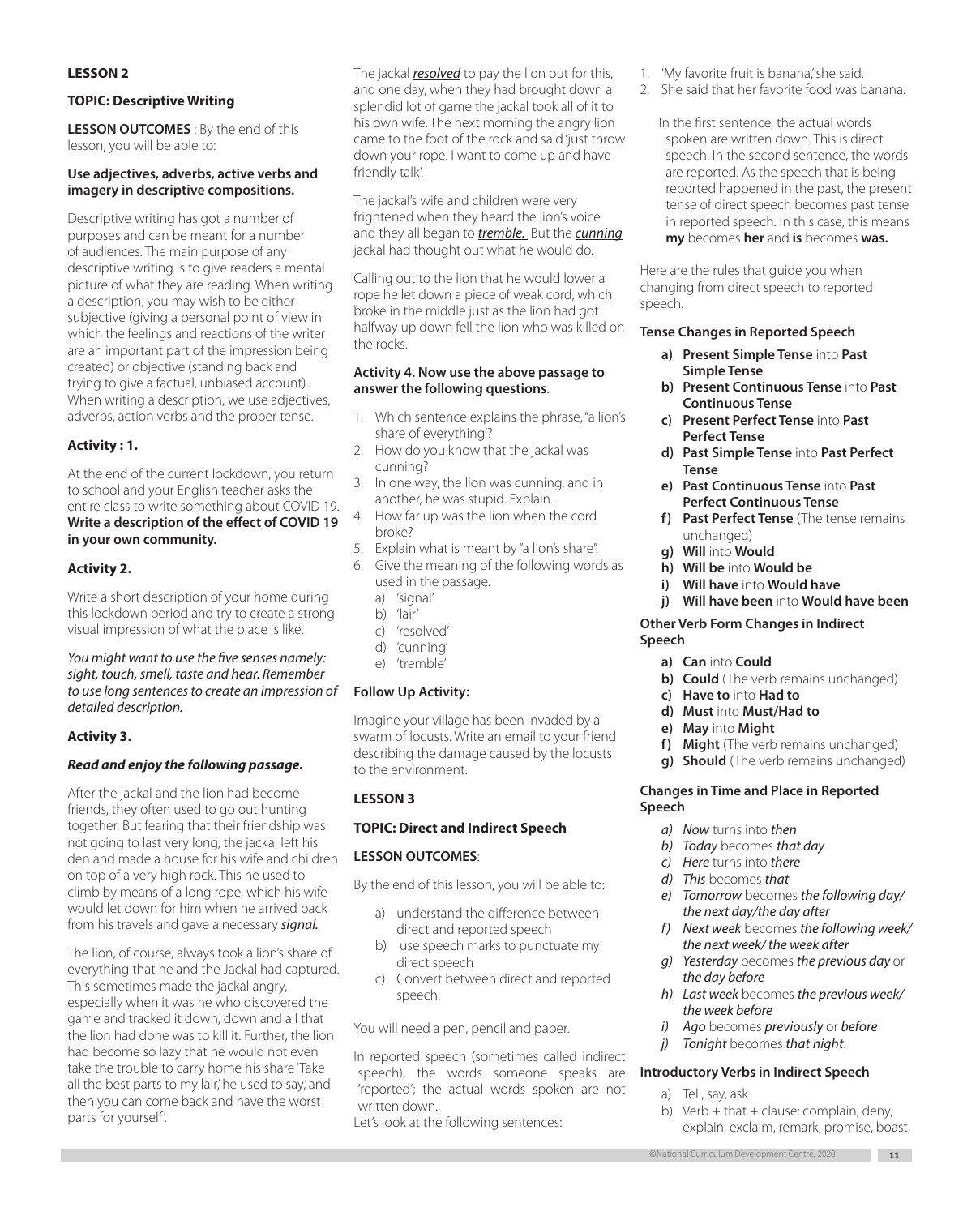inform somebody, claim, agree, suggest

- c) Verb  $+$  to  $+$  infinitive: agree, offer, refuse, demand, threaten, promise, claim
- d) Verb + indirect object + to + infinitive: advise, allow, beg, command, encourage, forbid, invite, want, instruct, permit, urge, order, remind, warn.
- e) Verb + "ing" form: admit (to), accuse somebody of, apologize for, boast about/ of, complain to somebody of, deny, insist on, suggest.
- f) Verb  $+$  how: explain to somebody.
- g) Wonder.

### **Changes of Pronouns in Reported Speech**

- *a) I* becomes *he* or *she*
- *b) we* becomes *they*
- *c) you* becomes *I*, *she*, *he*, *we*, *they*
- *d) she* remains *she*
- *e) he* remains *he*
- *f) it* remains *it*.
- *g) my* becomes *his*/*hers*
- *h) our* becomes *their*
- *i) ours* becomes *theirs*
- *j) mine* becomes *his*/*hers*

#### **Activity 1.**

## **Put the following sentences into indirect speech:**

- 1. Mr West said, «I am very tired.»
- 2. He said, «I am flying to Rome
- tomorrow.» 3. George said, «I have lived in this village all my life.»
- 4. Helen said to me, «I hope you have enjoyed yourself.»
- 5. 'I will see you tomorrow,' said Sarah.

# **Activity 2.**

#### **Change the following sentences from indirect into direct Speech:**

- 1. He asked me if I knew the manager.
- 2. She asked me if I liked her new house.
- 3. She asked the driver to give her a lift.
- 4. Helen said that she would give up trying.
- 5. George said he would do his best.

# **Activity 3.**

Read and enjoy the passage below.

When Apire placed the gun clattering on the desk top, the policeman leaped up, eyes wide open with fear, and began backing towards the wall behind him.

'Hey, Officer,' Apire said, 'there's nothing to fear. I'm not mad, if that is what you think, I'm here only to report a crime I committed last night. Do you hear me?'

'What the hell do you mean by a crime you committed?' the cop finding his voice at last, bawled.

'I told you, didn't I? I killed a man and a woman

last night. My wife and her boyfriend. I caught them in the act. I want to make a statement.' 'I'm not going to make a statement from someone who might be demented for all I know. 'Then you may lock me up and go on to investigate.'

## **Activity 4.**

#### *Now answer the following questions.*

- 1. Why did the policeman leap when he saw Apire?
- 2. Describe Apire's reaction when he saw the policeman.
- 3. Why did Apire commit the crime?
- 4. Describe the policeman's attitude towards Apire.

#### **Follow Up Activity**.

Imagine you have listened to or watched the president of Uganda give his weekly address about COVID 19. Write a 10 line paragraph reporting what the president has said about the government's decision to control the spread of corona virus.

## **LESSON 4**

#### **TOPIC: Active and Passive Voice**

## **LEARNING OUTCOMES:**

By the end of this lesson, you will be able to**:** 

- 1. Understand meaning of voice
- 2. Distinguish between active and passive voice
- 3. Construct own sentences in active and passive voice.

Active voice means that a sentence has a subject that acts upon its verb.

 Passive voice means that a subject is a recipient of a verb's action.

#### **Active voice examples**

- a) Monkeys adore bananas.
- b) The cashier counted the money.
- c) The dog chased the squirrel.

All the three sentences have a basic active voice construction: subject, verb, and object. The subject *monkey* performs the action described by *adore*. The subject *the cashier* performs the action described by *counted*. The subject *the dog* performs the action described by *chased*. The subjects are doing, doing, doing—they *take action* in their sentences.

#### **Passive voice**

A sentence is in the passive voice, on the other hand, when the subject is acted on by the verb. The passive voice is always constructed with a conjugated form of *to be* plus the verb's past participle. Doing this usually generates a preposition as well.

#### **Passive voice examples**

a) Bananas are adored by monkeys.

- b) The money was counted by the cashier.
- c) The squirrel was chased by the dog.

Let's take a closer look at the first pair of sentences, "Monkeys adore bananas" and "Bananas are adored by monkeys." The active sentence consists of *monkeys* (subject) + *adore* (verb) + *bananas* (object). The passive sentence consists of *bananas* (object) + *are adored* (a form of '*to be'* plus the past participle (*adored*) + *by* (preposition) + *monkeys* (subject).

# **Activity 1.**

Decide whether each of the following sentences is active or passive.

- a) The golf ball was driven down the fairway.
- b) The train crashed into the buffers.
- c) The film was released nationwide at the beginning of the month.
- d) The managing director congratulated the staff on their work.
- e) The staff were congratulated on their work by the management.

# **Activity 2.**

#### *Fill in the gaps in the following sentences with an active or passive verb, whichever is correct in the context. Indicate whether the verb you have used is active or passive.*

- a) The pilot (verb)…………………the signal to land.
- b) The dog (verb)……………………..the bone in the garden.
- c) The experiment (verb)………….by the chief scientist at the plant.
- d) In the ensuing confusion, the secret plans (verb)………….by the spy.
- e) In the lush green field the cattle (verb) ……………contentedly.
- f) The lawn (verb)................................by the gardener.

#### **Activity 3**

Change the following active sentences into passive voice.

- a. I did not beat her.
- b. I will never forget this experience.
- c. Mother made a cake yesterday.
- d. The boy teased the girl.
- e. Did she do her duty?

#### **Activity 4.**

Read and enjoy the following passage.

#### **What is a myth?**

Long, long ago when the world was very young, Nanabozo, the creator, as the Indians believed, found himself very much alone. There